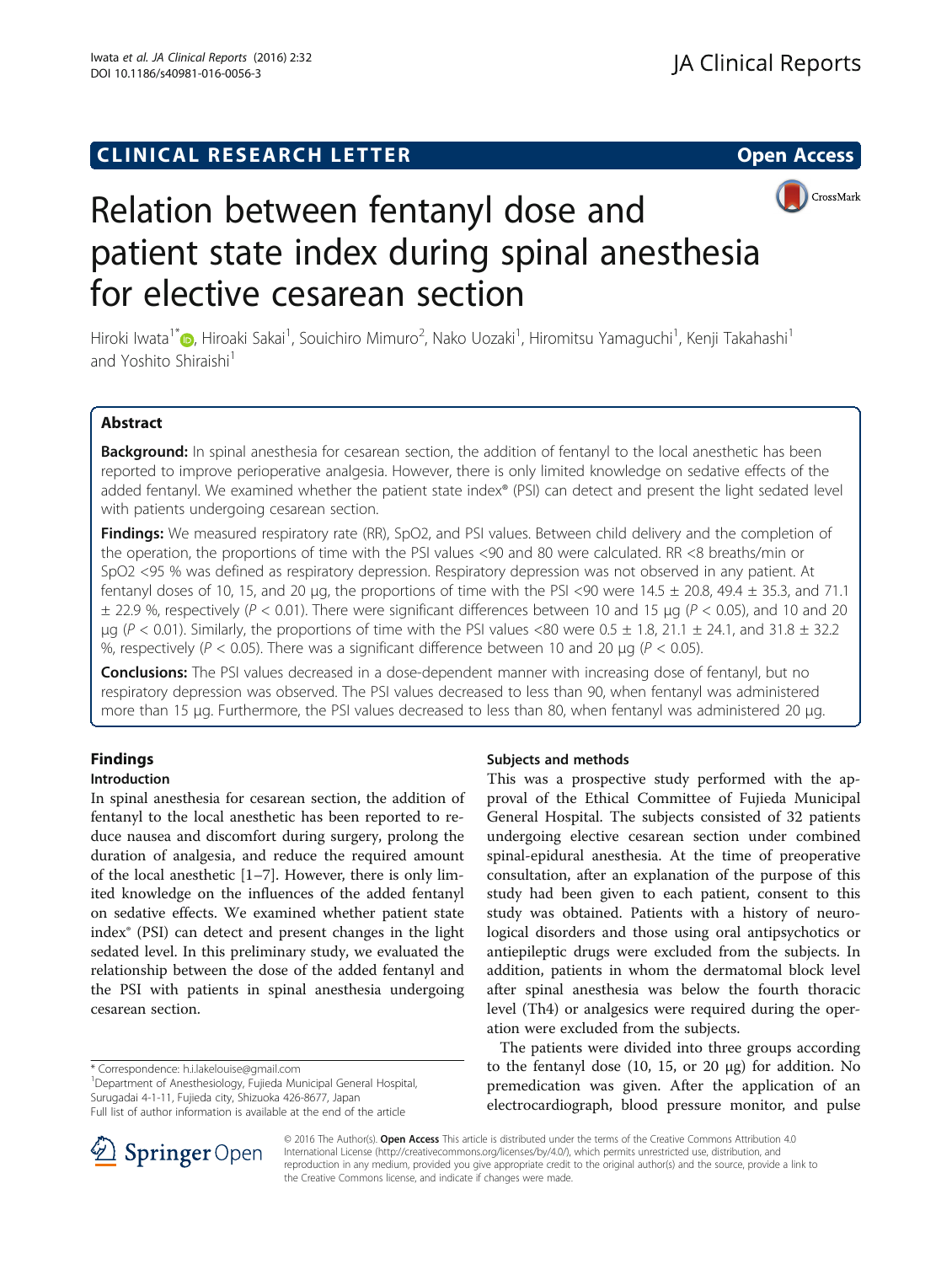oximeter, each patient was placed in the left lateral decubitus position. An epidural catheter was placed at the Th12/L1 level, and 1 % lidocaine (3 mL) was administered as the test dose. No additional dose was administered during the operation. Subsequently, using a 25G Quincke needle, hyperbaric bupivacaine (2.2 mL) mixed with the above doses of fentanyl was administered at the L3/4 interspace into the spinal subarachnoid space. After the administration, the patient was immediately placed in the supine position. Oxygen (5 L) was administered using a mask, and measurements of the PSI initiated using a SedLine® monitor (Masimo Corp., Irvine, CA) applied to the patient's forehead were started.

For decreases in the blood pressure during the operation, phenylephrine was intravenously administered whenever necessary. The dermatomal block level after spinal anesthesia was confirmed by evaluating the loss of cold sensation with alcohol. When nausea and vomiting developed, metoclopramide (10 mg) was intravenously administered. When an analgesic was necessary, 1 % lidocaine (5 mL) was administered using the epidural catheter. After the completion of the operation, continuous administration of a mixture composed of fentanyl, bupivacaine, and physiological saline was initiated using the epidural catheter.

Following the drug administration into the subarachnoid space, the PSI values, respiratory rate,  $SpO<sub>2</sub>$ , child's Apgar score, umbilical vein pH, and the presence or absence of nausea during the operation were recorded. Between child delivery and the completion of the operation, the proportions of time with the PSI values less than 90 and 80 were calculated. To avoid influences on the PSI, speaking to the subjects was minimized after child delivery. Results are expressed as the mean value ± standard deviation or median value (range). For statistical analysis, one-way analysis of variance (ANOVA) was used, and Scheffe's test was used for intergroup comparisons.  $P < 0.05$  was regarded as significant.

## Results

Thirty patients were included in three groups (10 patients each). Two patients were excluded because of a headache during the operation. No significant difference was observed in the height, body weight, age, gestational age, or surgical time among the three groups (Table 1). The block level before the procedure was Th4 or above in all patients, without differences among the three groups. No patient required a sedative during the operation. There was also no difference in the child's Apgar score, umbilical vein pH, or the number of patients with nausea among the three groups. No patient showed  $SpO<sub>2</sub> < 95$  % or respiratory rate <8/min (Table 2).

At fentanyl doses of 10, 15, and 20 μg, the proportions of time with the PSI values <90 were  $14.5 \pm 20.8$ ,  $49.4 \pm$ 

Table 1 Patients' characteristics

|                                       | Fentanyl<br>$10 \mu q$ | Fentanyl<br>15 µg | Fentanyl<br>$20 \mu q$ | P<br>value |  |
|---------------------------------------|------------------------|-------------------|------------------------|------------|--|
| Height (cm)                           | $156.5 + 5.9$          | $157.7 + 5.8$     | $157.5 + 6.3$          | <b>NS</b>  |  |
| Weight (kg)                           | $59.5 \pm 7.1$         | $56.3 + 7.9$      | $66.7 \pm 15.9$        | NS.        |  |
| Age (year)                            | $79.8 + 4.5$           | $32.6 + 4.5$      | $34.2 + 6$             | NS.        |  |
| Gestational age<br>(week)             | $37.8 \pm 0.9$         | $38.1 + 0.7$      | $38.1 \pm 1.2$         | NS.        |  |
| Surgical time (min)                   | $53.1 \pm 15.1$        | $60.6 \pm 12.3$   | $55 + 14.8$            | NS.        |  |
| Values are presented as mean $\pm$ SD |                        |                   |                        |            |  |

NS not significantly different

35.3, and  $71.1 \pm 22.9$  %, respectively ( $P < 0.01$ ). There were significant differences between 10 and 15 μg ( $P \lt \theta$ 0.05), and [1](#page-2-0)0 and 20  $\mu$ g (P < 0.01) (Fig. 1). Similarly, the proportions of time with the PSI values <80 were  $0.5 \pm$ 1.8, 21.1 ± 24.1, and  $31.8 \pm 32.2$  %, respectively ( $P < 0.05$ ). There was a significant difference between 10 and 20 μg  $(P < 0.05)$  (Fig. [2](#page-2-0)).

# Discussion

The results of the present study demonstrate that PSI values decrease in a dose-dependent manner with increasing dose of fentanyl and respiratory depression was not observed even with an increase in the fentanyl dose to 20 μg.

Spinal anesthesia has been reported to have sedative effects irrespective of the presence or absence of fentanyl addition [[6](#page-3-0)–[8\]](#page-3-0). However, its exact mechanism is unclear, although there are some theories. One theory is that local anesthetics act on the posterior horn of the spinal cord. They interrupt visceral afferent input and decrease stimulation to the reticular activating system which causes antianxiety effects. Another theory is that an increase in the local anesthetic concentration in the central nervous system produces sedative effects [\[6](#page-3-0)–[9\]](#page-3-0).

There is no established real-time monitor of the depth of sedation. Pollock et al. [\[6](#page-3-0)] and Marucci et al. [[7](#page-3-0)]

Table 2 Spinal block characteristics, analgesic data, and side effects

|                             | Fentanyl<br>$10 \mu q$ | Fentanyl<br>$15 \mu q$ | Fentanyl<br>$20 \mu q$ | $P$ value |
|-----------------------------|------------------------|------------------------|------------------------|-----------|
| Block height                | Th4 (Th2–Th4)          | Th3 (Th2–Th4)          | Th4 (Th2-Th4)          | <b>NS</b> |
| Apgar 1 min                 | $8(7-9)$               | 8                      | 8                      | <b>NS</b> |
| Apgar 5 min                 | $10(9-10)$             | 9                      | $9(9-10)$              | <b>NS</b> |
| Umbilical vein<br>рH        | $7.34 + 0.01$          | $7.33 + 0.03$          | $7.32 + 0.02$          | NS.       |
| Nausea                      | $0/10(0\%)$            | 3/10 (30 %)            | 2/10 (20 %)            | <b>NS</b> |
| Minimum<br>respiratory rate | $12(10-17)$            | $12.5(8-16)$           | $11(8-19)$             | <b>NS</b> |

Values are presented as median (range), mean  $\pm$  SD, or n (%) NS not significantly different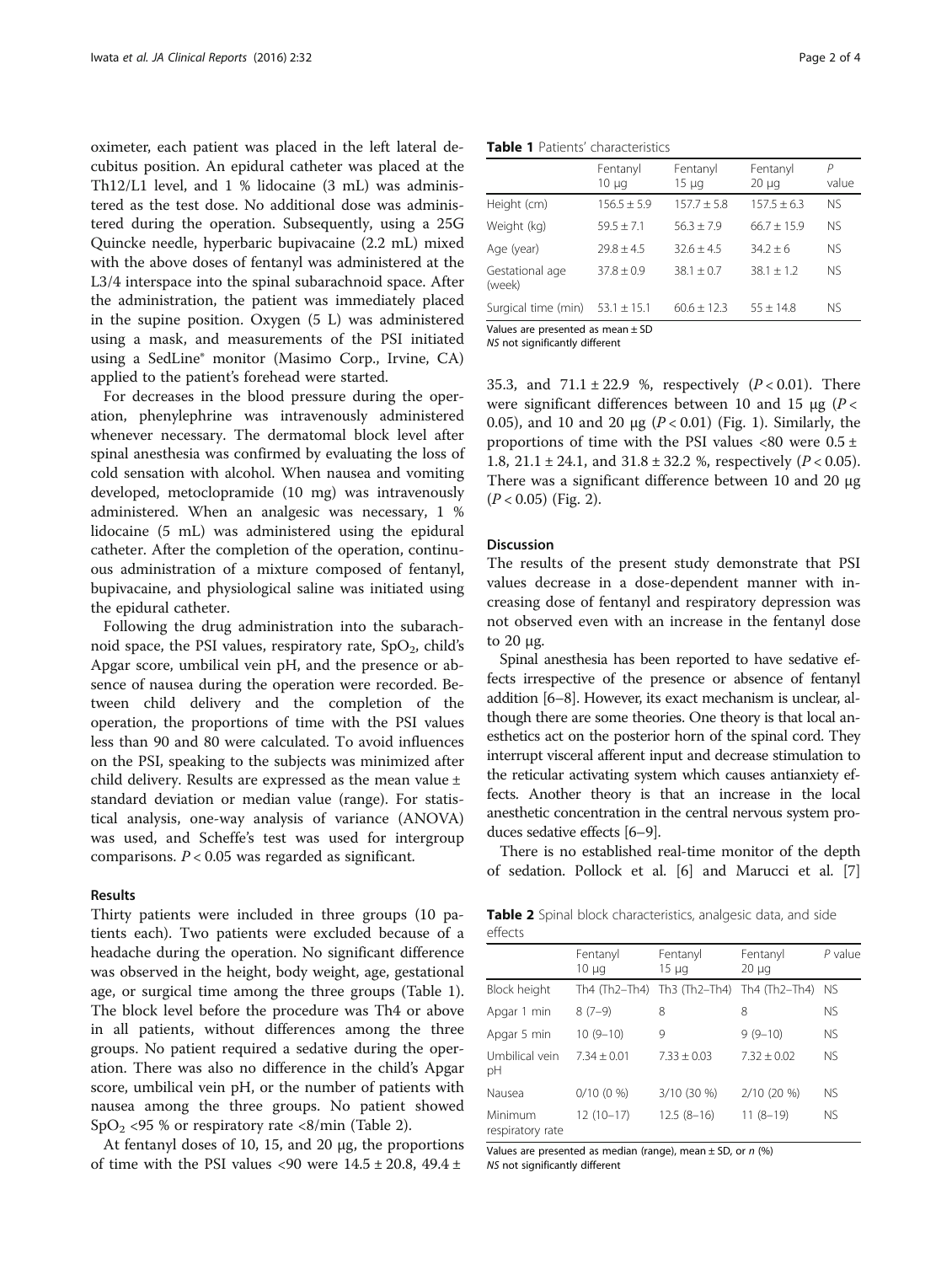<span id="page-2-0"></span>

evaluated the sedative effects of spinal anesthesia using the bispectral index® (BIS) and Observer's Assessment of Alertness/Sedation (OAA/S) scale (Table [3\)](#page-3-0) in 16 healthy volunteers and 23 patients undergoing cesarean section, respectively. Both of them observed a significant decrease in the OAA/S scale score from 5 to 4 but no changes in the BIS value, suggesting that the BIS is not appropriate as a sedation monitor. Johansen and Ouchi surveyed the influences of the OAA/S scale assessment method on the BIS in 10 patients in the ICU. They observed a significant increase in the BIS immediately after assessment when the OAA/S scale score was 2–4, suggesting that the BIS tended to be affected by the assessment stimulation during mild sedation [[10\]](#page-3-0) and that the absence of a correlation between the BIS value and OAA/S scale score is due to limitations in the assessment method.

PSI is a clinically validated measure of the effect of anesthesia. It is a processed parameter of a fourchannel electroencephalograph monitor. Its difference from the bispectral index monitor is that PSI is a processed parameter of a four-channel electroencephalograph monitor instead of two channels in the bispectral index monitor. Concerning the validity of the PSI as a sedation monitor in awake or lightly sedated patients, Drover and Ortega [[11](#page-3-0)] surveyed the relationship between the PSI value and OAA/S score by deepening anesthesia with 0.1 increments in the MAC of an inhaled anesthetic in healthy volunteers. There was a positive correlation between the OAA/S score and PSI value. The PSI value changed even during mild sedation (OAA/S, 5–4) and was about 80 when the OAA/S score was 4. Kurup et al. [[8](#page-3-0)] evaluated the sedative effects using the PSI and OAA/S in 20 patients undergoing urological or orthopedic surgery under spinal anesthesia. They observed a significant decrease in the PSI value from 99 to 78 when the OAA/S score decreased from 5 to 4 and suggested the usefulness of the PSI for assessing the sedative effects of spinal anesthesia. These studies support the validity of the use of the PSI for the evaluation of light sedation in our study.

In this study, the PSI values decrease in a dosedependent manner with increasing dose of fentanyl. Fentanyl administration at a dose of 20 μg increased the